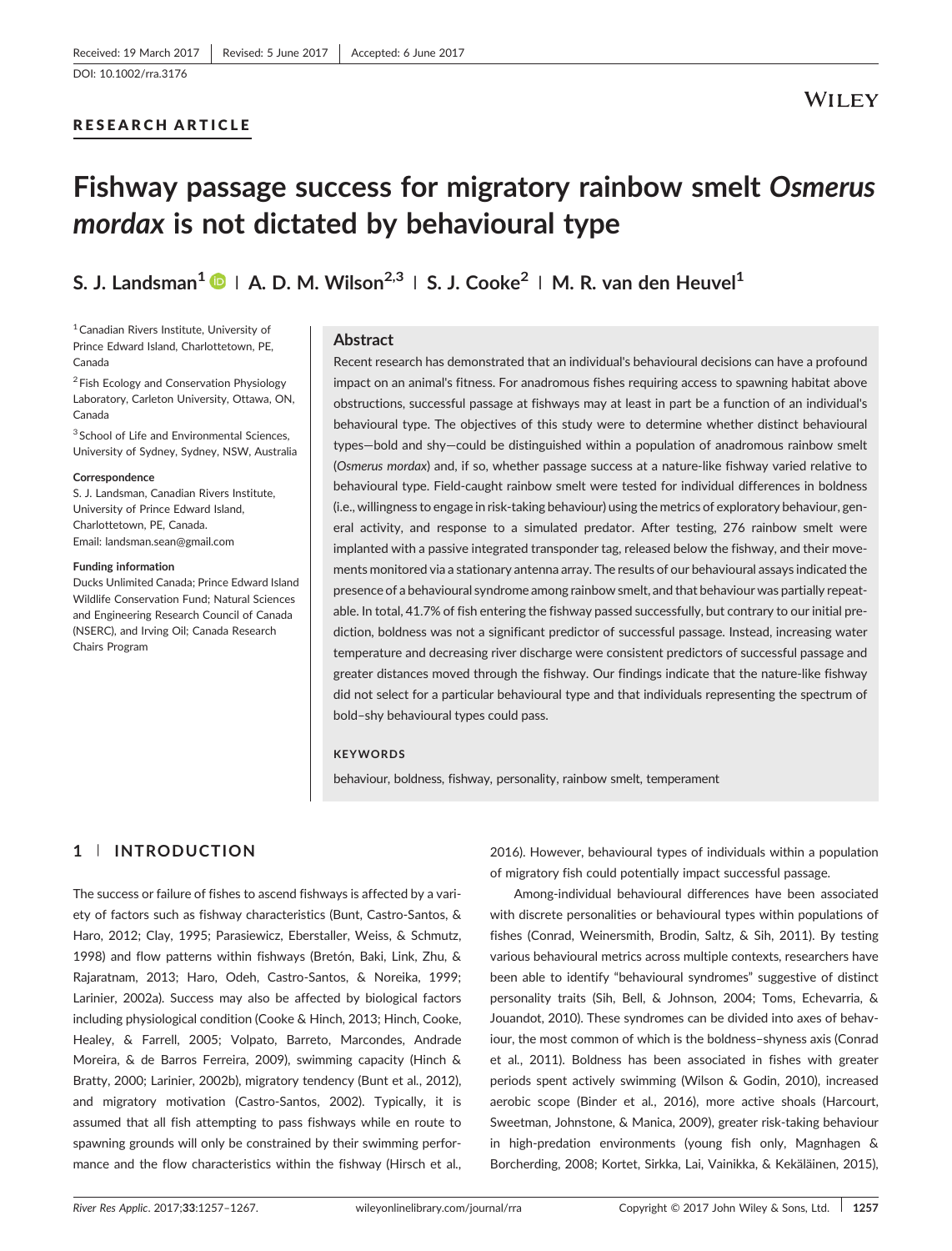**1258 WII FY** LANDSMAN ET AL.

and lower fecundity (Wilson, Godin, & Ward, 2010). Similarly, in a migratory context, Chapman et al. (2011) demonstrated that bolder roach (Rutilus rutilus) were more likely to migrate than shyer individuals.

If bold individuals are more active and more exploratory of novel structures, then they may be more motivated to ascend fishways. What little evidence exists relative to boldness and propensity to migrate may support this (Chapman et al., 2011; Rasmussen & Belk, 2012; Nilsson, 2015; Hirsch et al., 2016). Recent research also demonstrates that improved aerobic scope is linked to bolder individuals of a non‐migratory species (juvenile bluegill sunfish Lepomis macrochirus; Binder et al., 2016), but if the same pattern exists for migratory fishes, then it is reasonable to predict that bolder fish might ascend fishways more frequently. Yet fishways themselves can act as artificial selection pressures by favouring individuals with traits better suited to environments containing dams and fish passage structures (McLaughlin et al., 2013). For example, fish found exiting fishways might be larger in size (e.g., Mallen‐Cooper & Stuart, 2007; Maynard, Kinnison, & Zydlewski, 2017; Volpato et al., 2009), but it is unclear whether fishways select for particular behavioural phenotypes. Ideally, fishways should enable the passage of a wide variety of phenotypes.

In northeastern North America, anadromous rainbow smelt (Osmerus mordax) are a small‐bodied fish commonly found in coastal locations (Scott & Scott, 1988). Rainbow smelt begin spawning shortly after ice‐out and prefer riffle‐type habitat near the head of tide (Chase, 2006; Scott & Scott, 1988). Historically, rainbow smelt were considered unable to ascend fishways (Landsman & van den Heuvel, in press; Moring, 2005), but recent evidence suggests that passage does occur, though passage estimates have yet to exceed 50% (Clément, Torterotot, & Bergeron, 2012; Landsman & van den Heuvel, in press). Developing a better understanding of why rainbow smelt may not be able to pass fishways would be useful to practitioners looking to enhance passage.

The first objective of this study was to determine whether a bold– shy behavioural syndrome could be distinguished within a population of anadromous rainbow smelt. To accomplish this, individual rainbow smelt were subjected to three behavioural tests designed to assess exploratory behaviour, activity, and predator avoidance in the field. The second objective was to test the association among behavioural metrics with the upstream movement of telemetered individuals within a nature‐like rock‐ramp fishway. Movement patterns of interest included passage success and the maximum distance moved within the fishway. We predicted that bolder individuals would move a greater distance in the fishway and be more likely to successfully pass.

### 2 | METHODS

#### 2.1 Study site and field collections

Rainbow smelt ( $n_{\text{total}}$  = 326) were captured using dip nets (net hoop width 20.3 cm, bag depth 45.7 cm, and 0.32‐cm mesh) during their spawning migration in the Pisquid River, Prince Edward Island, Canada. Fish capture took place between May 15 and June 5, 2015. Rainbow smelt were sourced from below a nature-like fishway (length: 54.4 m; slope = 2.2%, approximate mean width 7.6 m) located approximately 800-m upstream of the head of tide (Figure 1; see also Supporting Information). An Onset (Bourne, Massachusetts) HOBO Water Temperature Logger was installed downstream of the fishway to record hourly water temperatures (resolution 0.1°°C). Discharge measurements were taken over a broad range of water levels and regressed against mean daily water level at a nearby gauged river system. The results of our regression analyses indicated a high correlation  $(r = .88)$ between our discharge measurements and the gauged water levels.

#### 2.2 | Experimental tanks

Behavioural tests were conducted in situ to reduce the likelihood that transportation to and confinement in a laboratory would affect behaviour or adversely impact migratory factors (Wilson, Coleman, Clark, & Biederman, 1993). Following capture, fish were immediately placed into small refuge chambers inside larger 189‐L holding tanks (Rubbermaid Roughneck Jumbo Storage Tote; Figure 2; see also Supporting Information). Affixed to the bottom of each tank were six lines of white electrical tape spaced equidistant apart. The tanks were located within 15 m of the water's edge.

#### 2.3 | Objective 1—behavioural trials

Individuals were placed into the refuge chambers following capture from the river. Each rainbow smelt was given an acclimation period of 5 min and if a fish escaped from the refuge (e.g., jumping out of



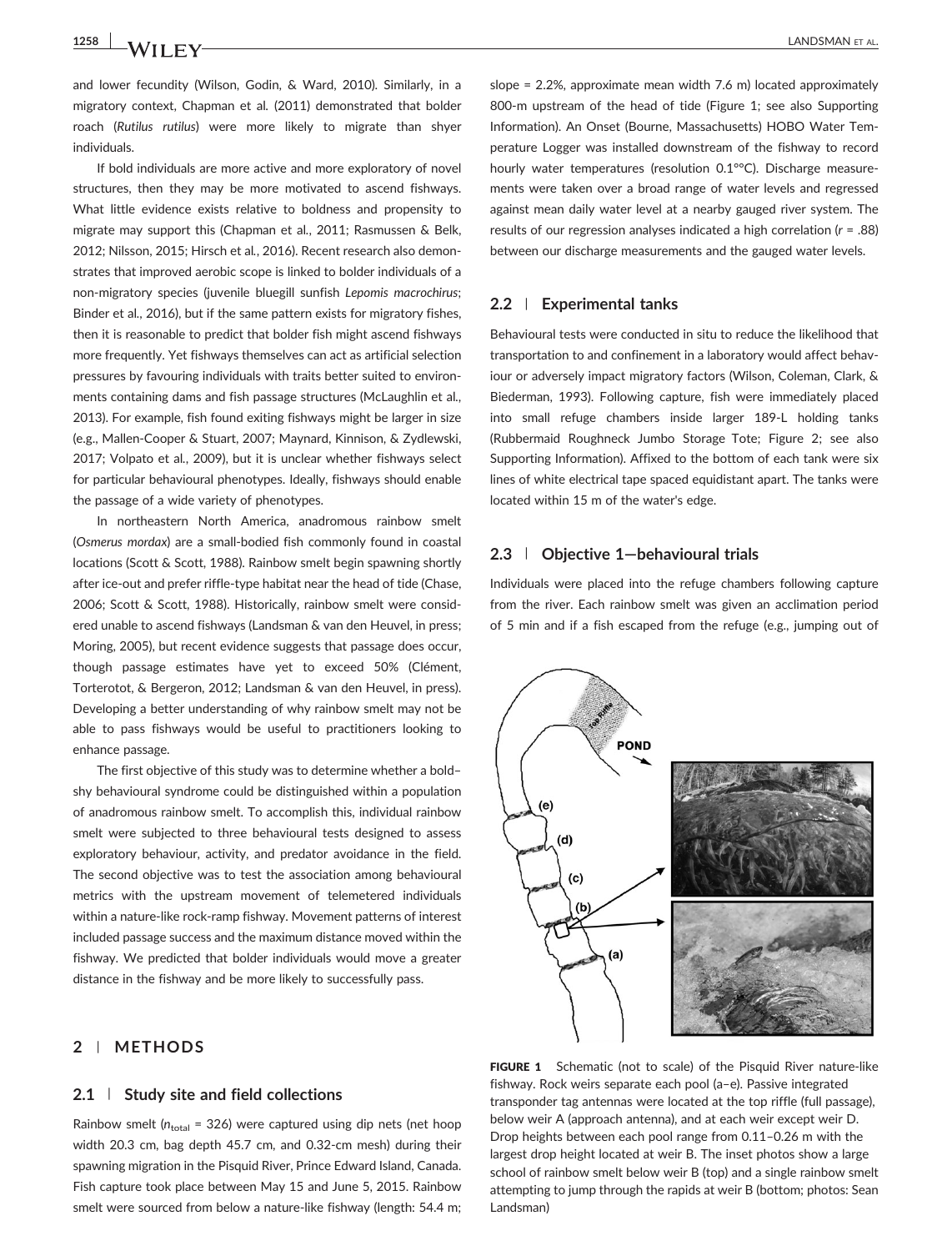LANDSMAN ET AL.  $\begin{array}{|c|c|c|c|c|}\hline \text{LANDSMAN ET AL} & \text{1259} \ \hline \end{array}$ 



FIGURE 2 Diagram (not to scale) of the refuge chamber assembly (a) and the tanks (b) used to assess latency to emerge from a refuge chamber, activity, and predator response. The refuge chamber is located in the lower one third of the tank and each white line was spaced equidistant (b). Each refuge chamber consisted of two inverted pots (a). An outer pot acted as the closed door and was lifted after allowing the fish to acclimate for 5 min. The inner pot contained an opening that the fish could swim through under its own volition (a)

the opening in the top of the refuge or wedging themselves underneath and out of the refuge) within this period, it was removed from the study. After the acclimation period, the refuge was opened (Figure 2a) and the fish was allowed to exit. Fish in the refuge chambers were given 600 s (i.e., 10 min) to leave the chamber, and if they did not exit, the trial ended. If a fish did exit, an observer recorded the latency for the fish to leave the refuge (i.e., exploratory behaviour; Wilson & Godin, 2009) and the fish was given an additional 600 s to move around the arena. The observer recorded the fish's activity (Wilson & Godin, 2009) using a small hand‐held counter to count the number of white lines within the tank that the fish crossed (Figure 2; Supporting Information). Predator avoidance behaviour (see Réale, Reader, Sol, McDougall, & Dingemanse, 2007) was quantified at the end of each trial by using a small dip net passed twice above the tank (approximately 30‐cm height, 1 s per pass) to simulate movement by an avian predator. A positive response was defined as rapid, burst swimming in the tank, and the duration of the response was timed and recorded. The same procedures described in this section were also applied to a subsample of 50 (untagged) individuals captured above the fishway.

To minimize the potential effect of weather on the behaviour of rainbow smelt, trials were not conducted in sustained winds greater than 30 kmh or during rain events. However, because of the need to conduct many trials and because each trial took at least 15 min, trials were conducted in a variety of weather conditions. Observers positioned themselves behind the refuge side of the experimental arena so as not to influence fish behaviour or cast shadows across the tanks. Partial to full water changes were performed every 2–3 trials.

To test repeatability of behaviour (see Killen, Adriaenssens, Marras, Claireaux, & Cooke, 2016), a subsample of 40 smelt (on two

separate sampling days) was tested twice. Following the completion of the first test, each individual was placed in a holding bucket with fresh river water. To minimize disturbances triggered by the researchers and to keep temperatures within the buckets low, the fish were placed approximately 10 m away from the testing area and in a shaded location. Meanwhile, a new batch of rainbow smelt was tested and, following completion of their trials, the original group of rainbow smelt was tested a second time. Although not standardized, time between tests was approximately 25–30 min.

#### 2.4 | Objective 2—movement through fishway

To determine movements of rainbow smelt through the fishway  $(n = 276)$ , a small puncture was made with a needle sized for 12-mm passive integrated transponder (PIT) tags and a 23‐mm half‐duplex (HDX) PIT tag (either Biomark, model BIO23.HDX.03 V2 or Oregon RFID, HDX 23 mm + PIT tag) was then manually inserted into the intraperitoneal cavity of each rainbow smelt. The tags weighed 0.6 g in air. A length–weight relationship using data from the same site but from a study conducted in 2014 indicated that the smallest fish from this study (125‐mm male) had a tag‐to‐body mass ratio of 12.5%. Brown, Cooke, Anderson, and McKinley (1999) found that a 12% tag‐to‐body mass ratio did not significantly affect the swimming performance of rainbow trout (Oncorhynchus mykiss). After tagging, each test subject's total length was recorded to the nearest millimetre. Weights were not recorded to reduce handling times and air exposure. Each individual was also sexed by gently squeezing the abdomen to determine the presence of either eggs or milt. All tagged fish were released at a standardized location below the fishway.

Six antennas (7.5‐ to 10‐m length) were connected to two multi‐ antenna HDX readers, and the top riffle antenna was connected to a single antenna HDX reader (Oregon RFID; Portland, Oregon). All readers were synchronized (for additional details about antenna design and performance see Supporting Information). When a fish released downstream of the fishway was detected at an antenna within the structure, the readers logged its tag code as well as a date and time stamp. Data were downloaded 3–5 times per week. The fishway performance metrics of approach efficiency (the number of fish detected at the approach antenna out of the total number of rainbow smelt that were tagged), entrance efficiency (the number of fish passing the first weir out of the total number approaching the fishway), and passage efficiency (the number of fish passing the structure of the total that entered) were also calculated using the telemetry data (as per Bunt et al., 2012).

#### 2.5 | Statistical analysis

Spearman's rank correlation analysis (with Bonferonni-adjusted p values) was used to assess relationships among latency to emerge from the refuge, activity, and predator response. For latency to emerge from the refuge, fish that did not exit were assigned the full 600 s in the database and analysis of the remaining two metrics was confined only to fish that actually left the refuge. Preliminary analysis showed that the same behavioural metrics were significantly correlated and that the direction of correlation was also the same when separated by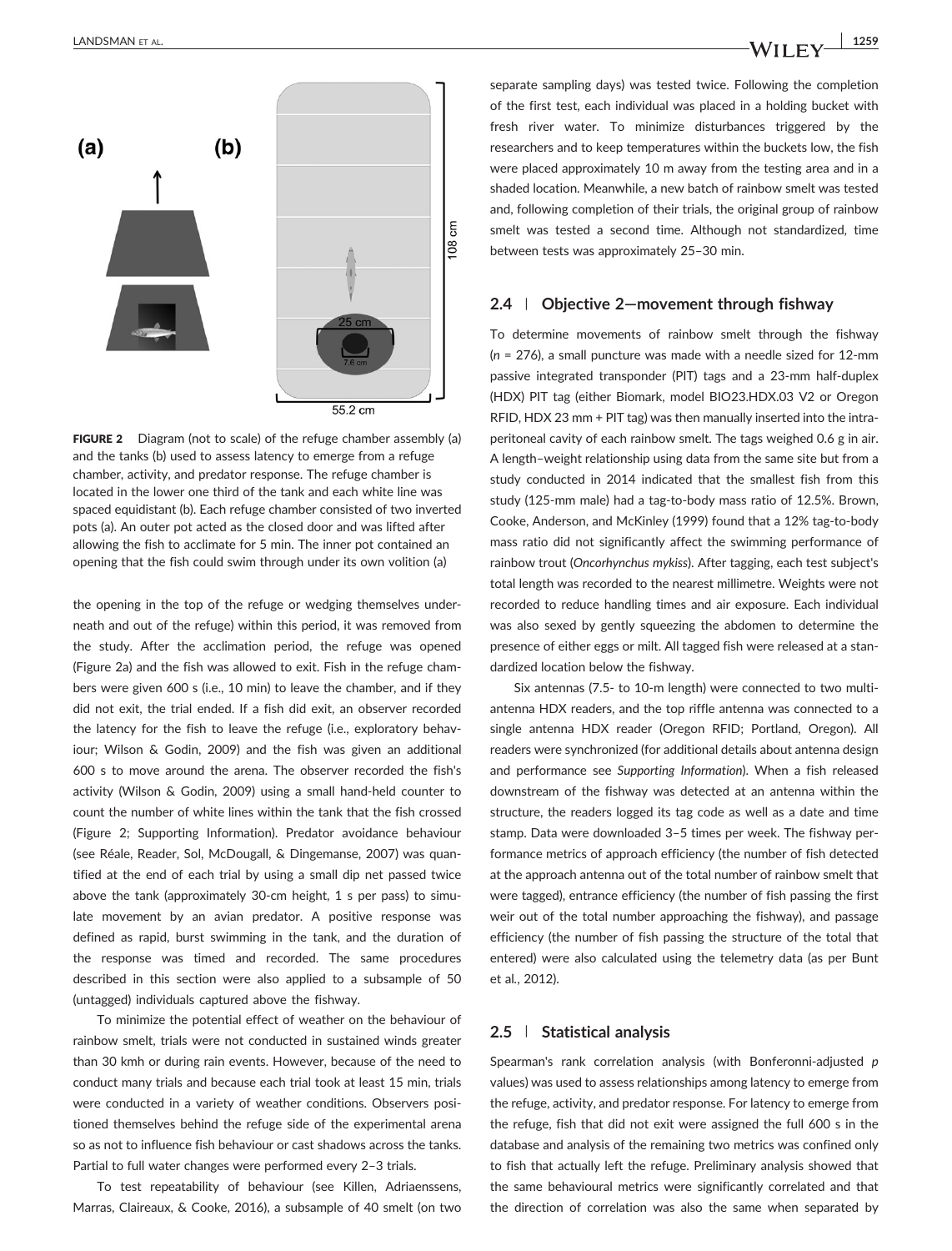sex, thus we decided to pool data from both sexes. Data from all three behavioural metrics for those that emerged from the refuge were also entered into principal components analysis (PCA) and collapsed into a single principal component 1 (PC1) score to provide a composite boldness score (Bell, 2004; Wilson et al., 2010). Repeatability analyses were conducted using the intraclass correlation coefficient (ICC; Lessells & Boag, 1987; Killen et al., 2016) using the "irr" package in R (Gamer, Lemon, Fellows, & Singh, 2012). The ICC uses the variability components from a one‐way analysis of variance to compare the among‐ and within‐individual variance components. The proportion of variation attributed to among‐individuals provides a measure of repeatability (Lessells & Boag, 1987; Wolak, Fairbairn, & Paulsen, 2012). Finally, separate nonparametric Wilcoxon rank‐sum tests were used to assess behavioural differences between fish sampled below and above ( $n = 50$ ) as well as between those that did ( $n = 142$ ) and did not ( $n = 135$ ) approach the fishway. Only fish captured below the fishway and within a temperature range of 8.2–9.4°°C were included in analysis ( $n = 106$ ) in order to achieve more even sample sizes. This temperature range corresponded to the mean daily temperatures for the 2 days (i.e., May 24 and 25) that smelt were sampled above the fishway.

Analysis of fishway passage data was confined to age‐2 individuals (male cut‐off: 165 mm; female cut‐off: 175 mm) because this age class constitutes over 60% of the migration in the Pisquid River (Torterotot, Bergeron, & Clément, 2009) and due to concerns about unequal sample sizes among age‐classes. Overall, the passage data were analysed using a four‐step approach. First, preliminary analysis was conducted using permutational multivariate analysis of variance (PERMANOVA, Primer-E; Clarke & Gorley, 2006) to determine if any differences existed between groups of interest, which included fish that were successful or unsuccessful at passing the fishway as well as between sexes. The second step was to use homogeneity of dispersion (PERMDISP, Primer‐E software) analysis to determine if there was significant variation between groups of interest. The third step applied PCA to visualize relationships among the independent variables and the groups of interest ("prcomp" function, R Studio Team, 2015). Only PCs of eigenvalues >1.00 were plotted (Kaiser, 1960). All independent variables were log transformed as well as normalized for PERMANOVA, PERMDISP, and PCA to reduce both redundancy within the dataset (Anderson, Gorley, & Clarke, 2008) and the effects of outlier observations.

Lastly, logistic regression was used to examine the effects of our independent variables on the likelihood of passing the fishway (treated as a binary response; Faraway, 2006). Tag date was considered a nuisance factor and held as a random block effect (Bolker et al., 2009; Faraway, 2006), which required a generalized linear mixed model approach ("glmer" function within the lme4 package; Bates, Maechler, Bolker, & Walker, 2015). Distance moved through the fishway was analysed using a cumulative link mixed model (CLMM; Agresti, 2002; "clmm2" command within R's "ordinal" package; Christensen, 2015) where distance moved was treated as an ordinal response variable and tag date was held as a random block effect. For both analyses, model selection was accomplished by comparing the Akaike information criterion values adjusted for small sample sizes (AICc). A series of candidate models were created using a priori knowledge of factors and factor combinations that could affect the response variables. The change in AICc values (i.e., ΔAICc) between each successive model was used as the ranking criteria. The most supportive models were those with ΔAICc values ≤2.00 units from the top ranked model (Burnham & Anderson, 2004). Chi‐squared goodness of fit tests was used to assess model fit of both required a generalized linear mixed models and CLMMs. All tests used a significance level of  $\alpha \leq .05$  unless otherwise stated.

# 3 | RESULTS

#### 3.1 | Behavioural distributions and correlations

Sizes of rainbow smelt used in the behavioural assays ranged from 125 to 211 mm with a mean of  $154.3 \pm 11.2$  mm standard deviation (SD; both sexes pooled, includes PIT tagged fish). Latency to exit the refuge chamber varied for these fish, with some leaving immediately and others never leaving the chamber (range: 0–600 s, mean 331 ± 252 s SD). Data indicated a bimodal distribution for latencies to exit the refuge, with 25% (69/276) leaving in less than 60 s and 41% (114/276) of all fish never exiting. For those that exited the refuge ( $n = 166$ ), the range of activity included individuals that remained completely motionless for 600 s to those that crossed at least one line per 1 s (range:  $0-678$ , mean  $163 \pm 125$  lines SD). Predator response times were generally less variable with 58% (96/166) showing no response and, in total, 86% of individuals responding for 5 s or less (143/166). PC1 boldness scores using all three metrics ranged from −3.5 (extreme bold) to 2.8 (extreme shy) with a mean score of −0.1 ± 1.3. Fish sampled were broadly distributed across the range of boldness scores.

Latency to exit the refuge and activity showed a significant, negative correlation ( $r_s$  = −.27,  $p$  < .05; Figure 3); fish taking less time to exit the refuge were subsequently more active in the tanks. A significant, positive correlation ( $r_s$  = .35,  $p \lt 0.05$ ; Figure 3) was also observed between activity and predator response; fish that were more active also burst swam around the tanks for longer periods of time. Virtually no correlation existed between latency to emerge from the refuge and predator response ( $r_s$  = -.03; Figure 3), though fish that took longer to respond to a simulated predator tended to take less time to emerge from the refuge chambers. Finally, latency to emerge from the refuge  $(r = .60;$  Table 1) and activity  $(r = .79;$ Table 1) were repeatable within individuals, but predator response was not (r < .01; Table 1).



FIGURE 3 Behavioural syndrome showing correlations between two behaviours (i.e., refuge emergence/exploration and activity) in rainbow smelt. Numbers shown represent Spearman rho  $(r<sub>s</sub>)$ correlations. Significant relationships denoted by an asterisk (\*)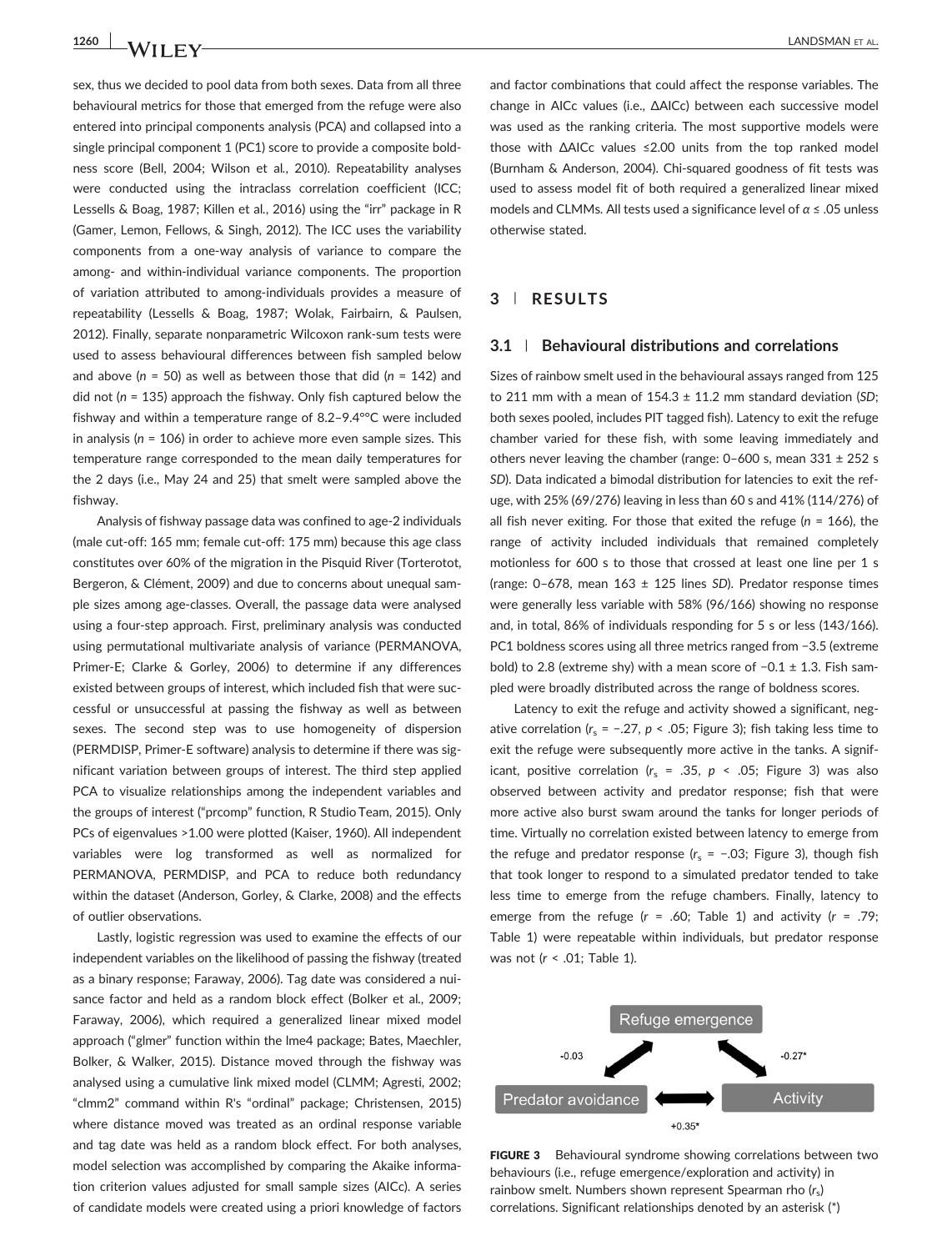TABLE 1 Outputs of ICC analysis on repeatability of behaviour within individuals. Bolded ICC values indicate significant repeatability tests at  $p < .05$ 

| <b>Behavioural test</b>           | ICC value (r)    | CI.             |    |
|-----------------------------------|------------------|-----------------|----|
| Latency to emerge from the refuge | .60              | [0.26, 0.79]    | 40 |
| Activity                          | .79              | [0.38, 0.93]    | 15 |
| Predator response                 | .00 <sup>a</sup> | $[-2.68, 0.57]$ | 15 |

Note. CI = confidence interval; ICC = intraclass correlation coefficient.

alCC value originally -.27, but constrained to .00 (Baldwin, Murray, & Shadish, 2005)

# 3.2 | Behavioural characteristics of successfully ascending fish

The subsample of untagged rainbow smelt sourced from above the fishway ranged in size from 140 to 189 mm with a mean of  $153.5 \pm 9.2$  mm SD(both sexes pooled). These individuals took significantly more time to exit the refuge chamber than fish sourced from below the fishway (W = 1693,  $p < .001$ ; Figure 4). They were also significantly less active than rainbow smelt below the fishway ( $W = 1056$ ,  $p = .01$ ; Figure 4). Response to a simulated predator was not significantly different



FIGURE 4 Mean latency to emerge from the refuge (top), mean activity (middle), and mean predator response (bottom) for rainbow smelt sampled below and above the nature-like fishway. Asterisks (\*) represent significant differences between groups. Sample sizes are shown within each bar

between rainbow smelt sampled above versus below the fishway  $(W = 652.5, p > .05$ ; Figure 4).

#### 3.3 | Fishway movements

Of the 276 PIT tagged rainbow smelt, 51.4% (142/276) approached the nature‐like rock‐ramp fishway, and of those 89.4% (127/142) entered the fishway. Fish that approached compared to those that were never detected were not significantly more active (W = 3895,  $p > .05$ ) nor did they take more time to exit the refuge (W = 10401,  $p > .05$ ). However, in response to the simulated predator, fish that approached the fishway burst swam for a significantly longer time than fish that did not approach (W = 4155,  $p < .05$ ). Of the rainbow smelt entering the fishway, less than half (41.7%; 53/127) successfully passed.

The attributes of each group of our predictor variables were not significantly different (PERMANOVA passage group, F(1, 138) = 2.26,  $p > .05$ ; sexes  $F(1, 138) = 0.49$ ,  $p > .05$ ). However, there was significantly more variability for fish that failed to pass relative to successfully passing fish (PERMDISP,  $t = 5.25$ ,  $p < .05$ ) as well as for males compared to females ( $t = 2.77$ ,  $p < .05$ ).

PCA was conducted following PERMDISP to visualize relationships among variables and successful passage at the fishway. The highest amount of variation explained by a single PC was 26.5% (PC1; Table 2) and PCs 1–5 cumulatively explained 91.6% of the variation (Table 2). There was little consistency among loading values for the predictor variables across all six PCs. However, PC1 was driven by water temperature and time to first detection, whereas PC2 was driven by discharge (Table 2). Relative to the first two PCs, successfully passing fish were associated with increased water temperature, lower discharge, and decreased time to first detection (Figure 5). Water temperature and discharge also loaded highly in PC5 and PC6, respectively (Table 2). In addition, time to first detection had the highest loading values for PC1 and PC4 (Table 2). Refuge emergence had not only the highest loading value for PC3 but also the lowest loading value for PC6 (Table 2).

The results of our logistic regression analysis supported the output of our PCAs. First, water temperature and discharge were common to each of the three most predictive models for males and for four of the five most predictive models for females. In each case, increased temperature and lower discharge were associated improved passage for both sexes. Water temperature was consistently a significant predictor whereas discharge, while present in the top ranked models, was nonsignificant where present (Table 3). Yet the odds ratio for discharge suggests a substantial decline in passage with a 1  $\mathrm{m}^3/\mathrm{s}$  increase where males and females were only 8.5–10.3% and 5.9–17.2% likely to pass the fishway, respectively. Length was also a significant factor in the most predictive model for female passage (Table 3). More specifically, the odds ratio for length indicated that with each 1‐mm increase, females were 12% more likely to pass the fishway (Table 3). For females, the full model also had a ΔAICc value ≤2.00 and was the only model that contained latency to emerge from the refuge. However, this factor was non‐significant. Latency to emerge from the refuge was not included in any of the most predictive models for male passage.

Distance moved in the fishway was affected by similar variables as successful passage. The most predictive model (and the only model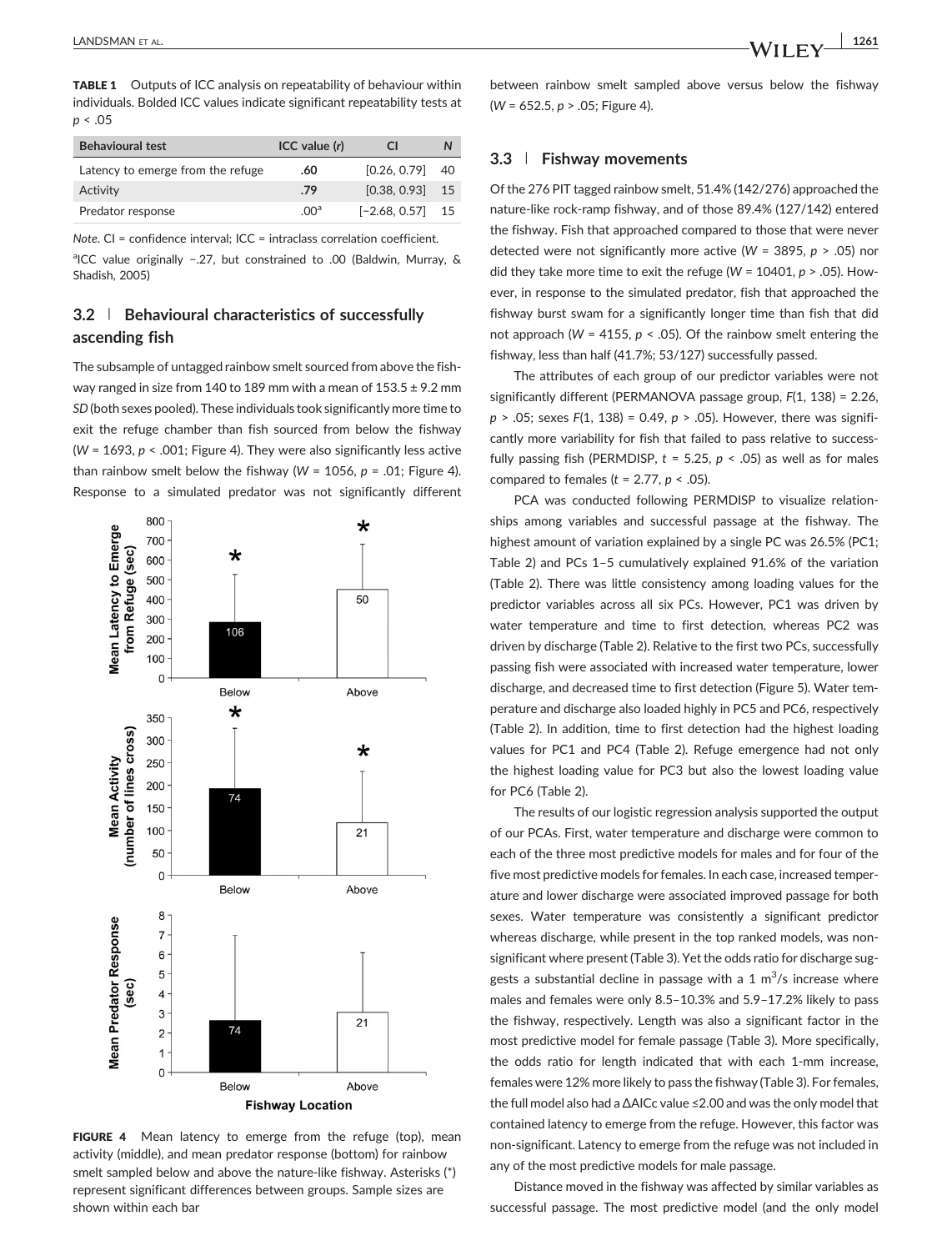TABLE 2 Principal components analysis output including factor loadings, eigenvalue, proportion of variance, and cumulative proportion of variance explained

| <b>Variable</b>                   | PC <sub>1</sub> | PC <sub>2</sub> | PC <sub>3</sub> | PC <sub>4</sub> | PC <sub>5</sub> | PC <sub>6</sub> |
|-----------------------------------|-----------------|-----------------|-----------------|-----------------|-----------------|-----------------|
| Temperature                       | $-0.52$         | 0.16            | $-0.12$         | $-0.39$         | 0.71            | 0.18            |
| Length                            | 0.32            | 0.37            | $-0.59$         | 0.53            | 0.27            | 0.27            |
| <b>Discharge</b>                  | 0.24            | 0.67            | $-0.11$         | $-0.41$         | $-0.08$         | $-0.56$         |
| Refuge emergence                  | $-0.33$         | $-0.21$         | $-0.75$         | $-0.26$         | $-0.46$         | 0.01            |
| Passage attempts                  | 0.35            | $-0.58$         | $-0.25$         | $-0.05$         | 0.44            | $-0.52$         |
| Time to first detection           | 0.59            | $-0.10$         | $-0.02$         | $-0.58$         | $-0.01$         | 0.56            |
| Eigenvalue                        | 1.26            | 1.16            | 0.99            | 0.92            | 0.87            | 0.71            |
| Proportion of variance            | 0.27            | 0.22            | 0.16            | 0.14            | 0.13            | 0.08            |
| Cumulative proportion of variance | 0.27            | 0.49            | 0.65            | 0.79            | 0.92            | 1.00            |

Note. PC = principal component.



FIGURE 5 Principal component analysis biplots of principal components (PCs) 1, 2, and 3 (66.6% cumulative variation) depicting the effects of refuge emergence (boldness), water temperature, discharge, length, passage attempts, and time to first detection on failure or success of male or female rainbow smelt to pass a nature‐like fishway

TABLE 3 Results of logistic regression analysis for passage success of rainbow smelt at the Pisquid River nature-like fishway. Bolded values indicate significant effects.

| Sex    | Variable                                                                                 | <b>AICc</b> | Coefficient                               | <b>SE</b>                            | OR [95% CI]                                                                                                 |
|--------|------------------------------------------------------------------------------------------|-------------|-------------------------------------------|--------------------------------------|-------------------------------------------------------------------------------------------------------------|
| Male   | Temperature<br>Discharge                                                                 | 71.4        | .37<br>$-2.47$                            | 0.17<br>1.43                         | 1.44 [1.01, 2.06]<br>$0.08$ $[0.00, 0.70]$                                                                  |
| Female | Temperature<br>Length<br><b>Discharge</b><br>Passage attempts<br>Time to first detection | 85.3        | .64<br>.11<br>$-2.65$<br>$-.88$<br>$-.02$ | 0.21<br>0.06<br>1.71<br>0.46<br>0.02 | $1.90$ [1.29, 3.16]<br>1.12 [1.01, 1.26]<br>0.07 [0.00, 1.07]<br>$0.41$ [0.15, 0.96]<br>$0.98$ [0.92, 1.01] |

Note. The output presented is associated with the most predictive model for each sex. Bolded coefficient values indicate significant variables. AIC = Akaike information criterion; CI = confidence interval; OR = odds ratio.

with a ΔAICc value ≤2.00) for males included the significant predictors of water temperature and number of passage attempts (Table 4). More specifically, increased water temperature and more passage attempts by males were associated with greater distance moved (Table 4). Discharge—and specifically lower discharge—was also present in the top model, though the effect was non-significant (Table 4). For females, four models had ΔAICc values <2.00 and water temperature significantly affected distance moved in each of them. The most predictive model indicated that females moved shorter distances at increased

discharges, but that higher water temperatures were associated with greater distance moved (Table 4).

#### 4 | DISCUSSION

This study presents novel information relative to a behavioural syndrome in an anadromous fish species. Individual measures of behaviour were correlated and repeatable with the exception of the predator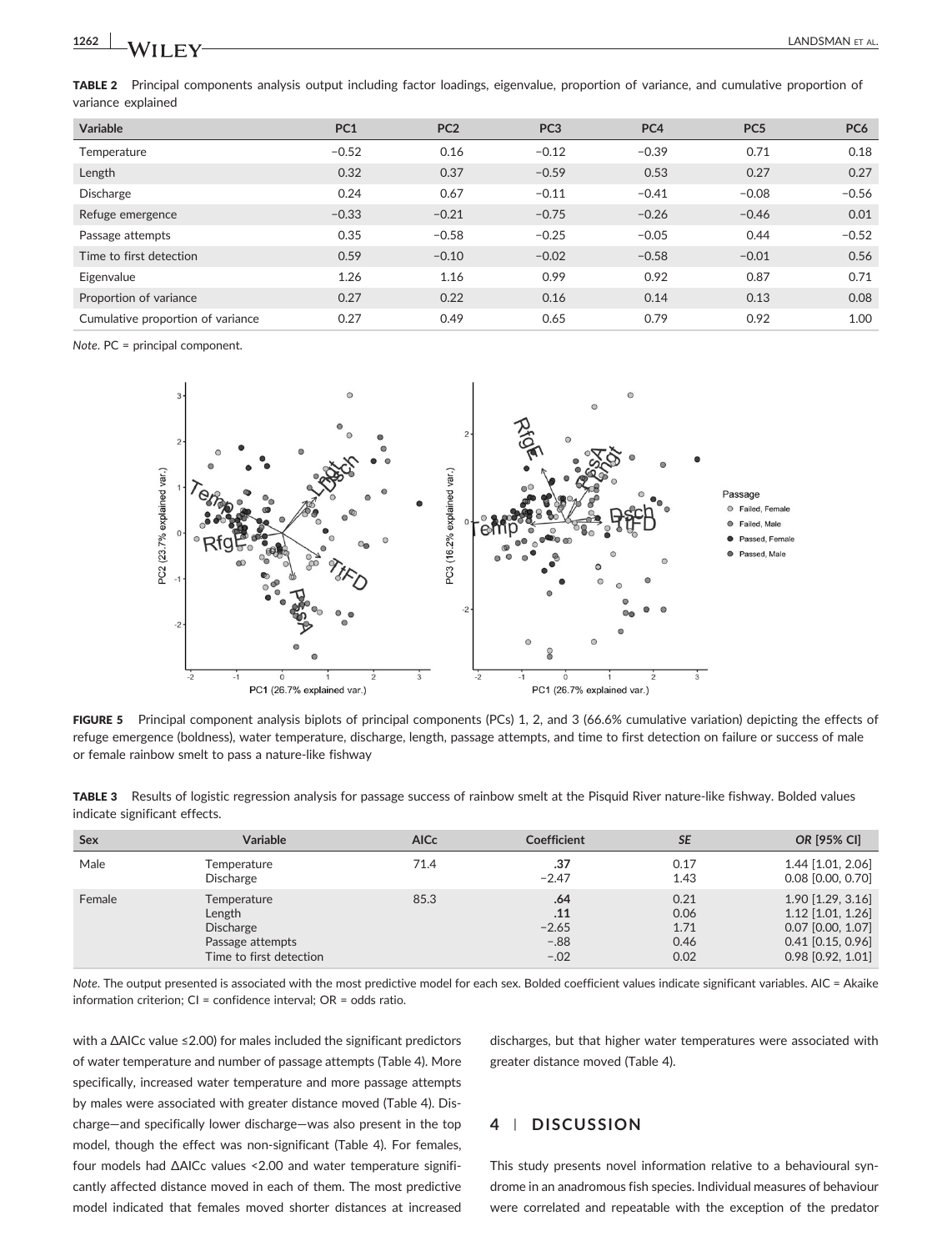| Sex     | Variable                                                   | <b>AICc</b> | <b>Estimate</b>       | <b>SE</b>            | OR [95% CI]                                                     |
|---------|------------------------------------------------------------|-------------|-----------------------|----------------------|-----------------------------------------------------------------|
| Males   | Temperature<br>Discharge<br>Passage attempts               | 165.4       | .58<br>$-.23$<br>.69  | 0.19<br>0.59<br>0.20 | 1.79 [1.24, 2.56]<br>$0.79$ [0.25, 2.52]<br>1.99 [1.33, 2.97]   |
| Females | Temperature<br><b>Discharge</b><br>Time to first detection | 149.6       | .60<br>$-2.35$<br>.01 | 0.17<br>1.03<br>0.01 | 1.82 [1.31, 2.55]<br>$0.10$ [0.01, 0.72]<br>$1.01$ [1.00, 1.02] |

TABLE 4 Results of cumulative link mixed model analysis assessing distance moved in a nature-like fishway by male and female rainbow smelt. Bolded values indicate significant effects.

Note. The output presented is associated with the most predictive model for each sex. Bolded coefficient values indicate significant variables. AIC = Akaike information criterion; CI = confidence interval; OR = odds ratio.

response metric. Repeatability suggests consistency of response across multiple contexts, though we acknowledge that the outcome may have been different if given a longer time between tests. Overall, our initial prediction that distinct behavioural types existed within a population of migratory rainbow smelt was confirmed. We predicted that bolder fish would be more likely to pass the fishway and move farther within the structure, but instead, boldness was not associated with successful passage or greater distances moved.

A boldness behavioural syndrome is associated with both higher activity and a greater willingness to explore novel environments (Wilson, 1998; Wilson & Godin, 2009; Toms et al., 2010; Chapman et al., 2011). Although ideally the results of our behavioural assays would have yielded significant correlations across all three tests, a syndrome can be determined with two correlated behaviours (Sih et al., 2004; Conrad et al., 2011). In general, bolder rainbow smelt tended to take less time to emerge from the refuge and once in the novel environment were more active than those that took longer to leave the refuge. Greater activity was also related to increased predator response times. This finding is similar to increased activity associated with aggression toward an intruder (Dingemanse et al., 2007; Jones & Godin, 2010) but differs from some studies that show more active fish spend less time fleeing a predator (Smith, Miner, Wiegmann, & Newman, 2009). The composite boldness scores also indicated that the fish sampled represented a broad range of behavioural types including those that were extremely bold and those that were extremely shy.

Past studies have linked boldness in fishes with increased movement and greater migratory propensity. For example, increased dispersal distance was associated with bolder Trinidad killifish (Rivulus hartii; Fraser et al., 2001) and Gambusia spp. (Rehage & Sih, 2004; Cote, Fogarty, Brodin, Weinersmith, & Sih, 2011). In addition, bolder freshwater roach were more likely to migrate than shyer individuals (Chapman et al., 2011). However, the boldness metric (i.e., latency to emerge from the refuge) used in our logistic regression analysis was not included as a predictor in the top ranked model for either passage success or distance moved. It was, however, included in the full model for female passage success. Yet its odds ratio value of 1.00 implies that it had a neutral influence on passage success. Overall, we found little evidence to suggest that boldness significantly affected movement through the fishway indicating that other factors may have a stronger effect on passage.

Although water temperature was variable across the study period (Figure 6) it was consistently associated with successful passage and distance moved. Indeed, increasing water temperature is known to improve endurance (Brett, 1964; Videler & Wardle, 1991) and overall swimming performance (Brett, 1971), although

this is relative to a thermal optimum (i.e., performance does not increase indefinitely). Moreover, the associations we found between temperature and distance moved through the fishway are consistent with those of Haro, Castro‐Santos, Noreika, and Odeh (2004) for blueback herring (Alosa aestivalis) and walleye (Sander vitreus) ascending experimental fishways. Greater length was also a significant predictor of passage success in females, despite confining the data set to only age‐2 individuals. Larger size is often associated with higher absolute swim speeds and greater endurance (Beamish, 1978; Webb, Kostecki, & Stevens, 1984; Videler & Wardle, 1991), which may facilitate successful passage at fishways. Finally, reduced discharge was included in many of the most predictive models for both successful passage and distance moved through the fishway. Discharge steadily declined throughout the study period, and relatively low‐discharge measurements were associated with higher water temperature (Figure 6). Although not necessarily a significant predictor in all models, the fact that it is present suggests that it plays a role on both response variables. The coefficients indicate that increased discharge—and thus higher water velocities within the fishway—greatly reduces passage success or the likelihood of reaching greater distances within the structure itself. This is likely a reflection of the rainbow smelt's relatively weak swimming abilities (Peake, 2008).

Greater passage attempt rates have been correlated with successful passage for some species such as alewife (Alosa pseudoharengus; Andrews, 2014). However, in this study, attempt rate was not a significant predictor of passage for fish of either sex but was significant for distance moved by males through the fishway. We posit that multiple passage attempts by rainbow smelt reflect, at least in part, searching behaviour as fish try to find the flow paths that reduce energy expenditure (Franklin, Haro, Castro‐Santos, & Noreika, 2012). Visual observations suggest that rainbow smelt have a strong affinity for zones of low flow, particularly along the extreme edges of the river. The use of low current speeds to reduce energy expenditure during migration has been hypothesized and demonstrated in other studies (e.g., Hinch & Rand, 2000; Standen, Hinch, & Rand, 2004 and see citations within).

Another potential factor that could drive movement of rainbow smelt through the Pisquid River nature‐like fishway relates to the theory of ideal free distribution. Ideal free distribution states that available habitat becomes limited as population densities increase and that, in response, animals will seek out new, potentially lower quality habitats (Fretwell & Lucas, 1970). The fishway in this study also represents spawning habitat for rainbow smelt (Clément et al., 2012; Landsman & van den Heuvel, in press). Given the observation that high densities of individuals often occupy the fishway during the migration, we posit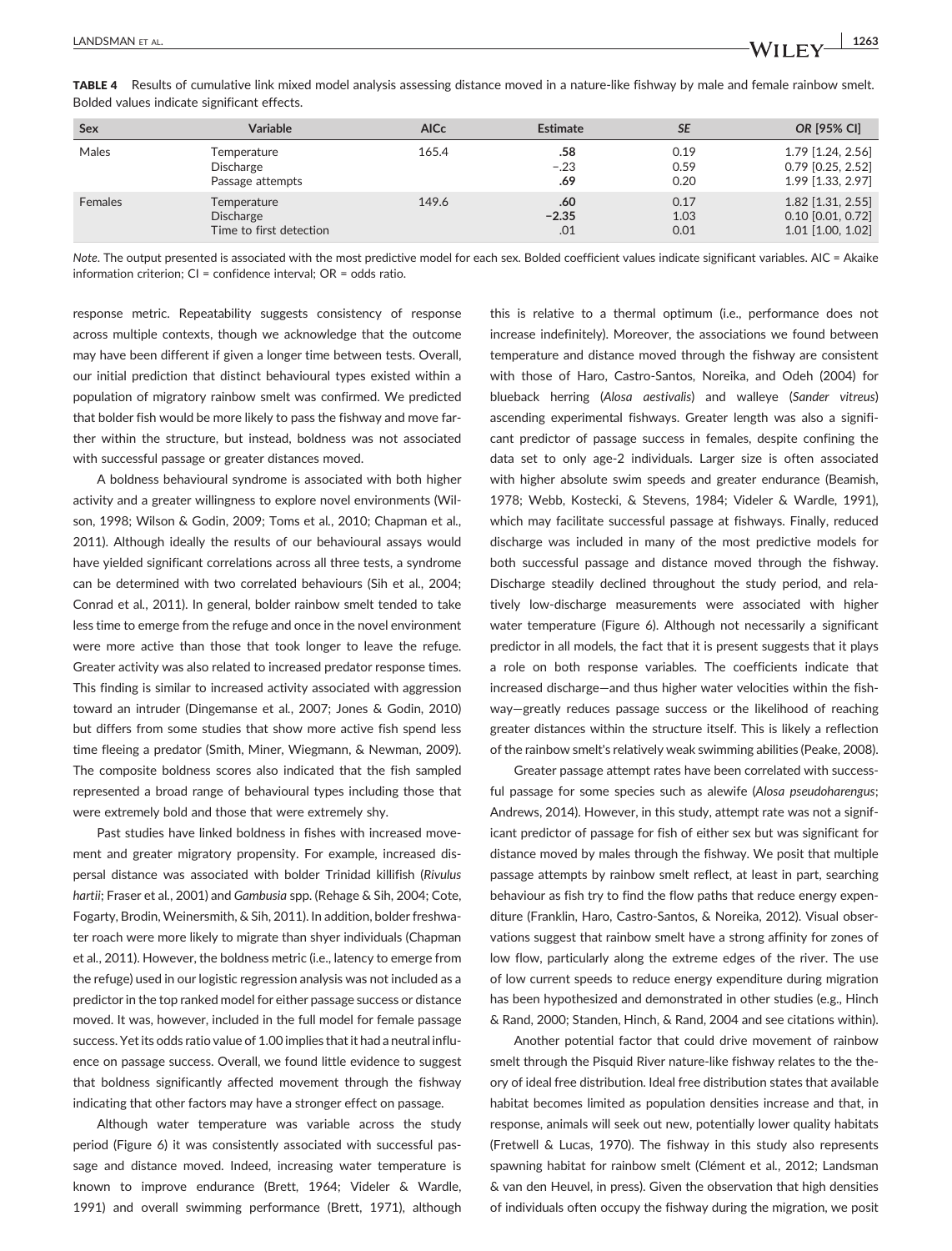

FIGURE 6 Mean daily discharge (dashed line) and water temperature (solid line) during the study period from the first day of detections on May 15, 2015 to the last day on June 8, 2015

that habitats within the fishway become saturated, forcing individuals to continue moving upstream. These movements may be attributed to competitive interactions between bold/dominant and shy/subordinate individuals (Dahlbom, Lagman, Lundstedt‐Enkel, Sundström, & Winberg, 2011).

If movement through the fishway were at least partly influenced by individual dominance, and if dominance in rainbow smelt was linked to boldness, then we would expect to see shyer individuals displaced by bolder fish and thus shyer rainbow smelt moving farther through the fishway. When fish sampled from above the fishway were subjected to our behavioural assays, the results indicated that smelt above the fishway took significantly longer to emerge from the refuge and were significantly less active, findings indicative of shyer individuals. However, the results of both our logistic regression and cumulative link models revealed no association with our boldness metric and either passage or distance moved. These discrepancies may be related to higher stress levels (e.g., exhaustion) that, after ascending the fishway, affect behaviour. Increased stress levels such as higher lactic acid concentrations have been observed in some species (e.g., alewife; Dominy, 1971) passing through fishways. Increases in the stress hormone cortisol were associated with lower boldness scores in juvenile mulloway (Argyosomus japonicas; Raoult, Brown, Zuberi, & Williamson, 2012). Somatic energy reserves have been shown to vary considerably among Pacific salmon re‐entering freshwater (Crossin, Hinch, Farrell, Higgs, & Healey, 2004), and it is possible, though not expected, that energetic status could influence boldness in rainbow smelt. Future studies should determine whether a relationship exists between energetic status and consistency within boldness scores. Fish switching behavioural types has also been documented, whereby individuals that initially scored "bold" later switched to "shy" during testing in the second replicate (Raoult et al., 2012). Future studies investigating individual behaviour as it pertains to movements through fishways should attempt to account for changes in physiological status and exhaustion ideally by measuring energetic expenditure remotely from individual fish (see Hinch & Bratty, 2000; Thiem et al., 2016).

Inclusive within the concept of an "ideal fishway" is the understanding that any phenotype of a given species should be able to pass a fishway (Castro‐Santos, Cotel, & Webb, 2009). In this study, the fact

that behavioural type was not a predictor of a rainbow smelt's ability to successfully ascend the nature‐like fishway suggests that the fishway was not selective against a particular behavioural type. Therefore, the structure partially meets the criteria of an ideal fishway. A natural extension of this study would be to apply a similar methodology at other fishway designs, specifically higher sloped technical fishways that have been found to select against certain phenotypes (e.g., Libby, 1981; Mallen‐Cooper & Stuart, 2007). In addition, this type of question may be best addressed in systems where there is no suitable spawning habitat downstream or within the fishway such that failure to pass equates to zero reproductive success (e.g., Pacific salmonids at some fishways). Moreover, there is a need to explore these issues across a range of fish species, ideally at a community level. Ultimately, nature-like fishways may represent the best-case scenario for the free passage of multiple behavioural types, but further study comparing multiple fishway designs is warranted.

Our study represents the first empirical test relating an anadromous fish's behavioural type with movement through a fishway. In general, however, the study of behaviour and its influence on fish passage is a research gap in need of further exploration (Castro‐Santos et al., 2009). The factors that may influence successful passage are wide-ranging, but even properly designed fishways may not always lead to fish finding the entrance, or pass the fish that enter them, given the amount of behavioural variation that exists within populations (Williams et al., 2012; Cooke & Hinch, 2013). It is thus imperative that subjects within fishway effectiveness studies represent a range of behavioural types. This study also suggests that nature‐like fishways are a potentially useful fishway design for reducing phenotypic selection given our results that showed no selectivity against particular behavioural phenotypes.

#### ACKNOWLEDGEMENTS

We thank the following people from the University of Prince Edward Island for their assistance in the field: Hannah Gehrels, Kieran Moore, and Christina Pater. This research was funded by Ducks Unlimited Canada, the Prince Edward Island Wildlife Conservation Fund, the Natural Sciences and Engineering Research Council of Canada (NSERC), and Irving Oil. Landsman was supported by an NSERC Industrial Post Graduate Scholarship. Cooke and van den Heuvel were supported by the Canada Research Chairs Program.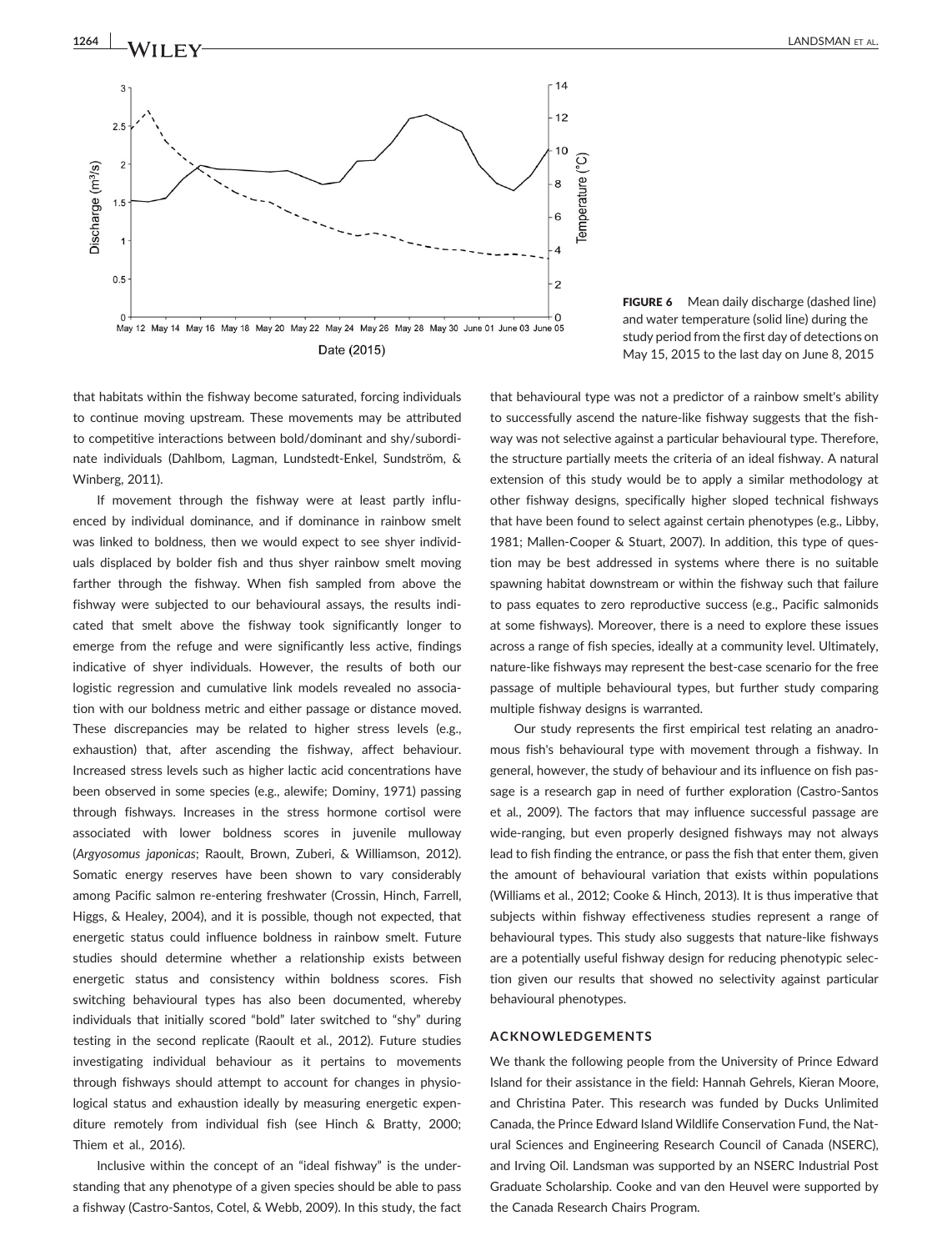#### **REFERENCES**

- Agresti, A. (2002). Categorical data analysis (2nd ed.). Hoboken, NJ: John Wiley & Sons.
- Anderson, M., Gorley, R. N., Clarke, R. K. (2008). Permanova+ for Primer: Guide to software and statistical methods.
- Andrews, S. N. (2014). Fishways efficiency and passage behaviour of alewife in three fishways on Tantramar Marsh near Amherst, Nova Scotia. Masters Thesis. Acadia University.
- Baldwin, S. A., Murray, D. M., & Shadish, W. R. (2005). Empirically supported treatments or type I errors? Problems with the analysis of data from group‐administered treatments. Journal of Consulting and Clinical Psychology, 73, 924–935.
- Bates, D., Maechler, M., Bolker, B., & Walker, S. (2015). Fitting linear mixed‐ effects models using lme4. Journal of Statistical Software, 67, 1–48. <https://doi.org/10.18637/jss.v067.i01>
- Beamish, F. W. H. (1978). Swimming capacity. In W. S. Hoar, & D. J. Randall (Eds.), Fish physiology: Locomotion (pp. 101–189). New York, NY: Academic Press.
- Bell, A. M. (2004). Behavioural differences between individuals and two populations of stickleback (Gasterosteus aculeatus): Behavioural syndromes. Journal of Evolutionary Biology, 18, 464–473.
- Binder, T. R., Wilson, A. D. M., Wilson, S. M., Suski, C. D., Godin, J.‐G. J., & Cooke, S. J. (2016). Is there a pace‐of‐life syndrome linking boldness and metabolic capacity for locomotion in bluegill sunfish? Animal Behaviour, 121, 175–183.
- Bolker, B. M., Brooks, M. E., Clark, C. J., Geange, S. W., Poulsen, J. R., Stevens, M. H., & White, J. S. (2009). Generalized linear mixed models: A practical guide for ecology and evolution. Trends in Ecology & Evolution, 24, 127–135.
- Bretón, F., Baki, A. B. M., Link, O., Zhu, D. Z., & Rajaratnam, N. (2013). Flow in nature‐like fishway and its relation to fish behaviour. Canadian Journal of Civil Engineering, 40, 567–573.
- Brett, J. R. (1964). The respiratory metabolism and swimming performance of young sockeye salmon. Journal of the Fisheries Board of Canada, 21, 1183–1226.
- Brett, J. R. (1971). Energetic responses of salmon to temperature. A study of some thermal relations in the physiology and freshwater ecology of sockeye salmon (Oncorhynchus nerka). American Zoologist, 11, 99–113.
- Brown, R. S., Cooke, S. J., Anderson, W. G., & McKinley, R. S. (1999). Evidence to challenge the "2% rule" for biotelemetry. North American Journal of Fisheries Management, 19, 867–871.
- Bunt, C. M., Castro‐Santos, T., & Haro, A. (2012). Performance of fish passage structures at upstream barriers to migration. River Research and Applications, 28, 457–478.
- Burnham, K. P., & Anderson, D. R. (2004). Multimodel inference understanding AIC and BIC in model selection. Sociological Methods & Research, 33, 261–304.
- Castro‐Santos TR. 2002. Swimming performance of upstream migrant fishes: New methods, new perspectives (PhD Thesis). University of Massachusetts Amherst. pp. 186.
- Castro‐Santos, T. R., Cotel, A., & Webb, P. W. (2009). Fishway evaluations for better bioengineering. In A. J. Haro, K. L. Smith, R. A. Rulifson, C. M. Moffit, R. J. Klauda, M. J. Dadswell, et al. (Eds.), Challenges for diadromous fishes in a dynamic global environment (pp. 557–575). Bethesda, MD: American Fisheries Society.
- Chapman, B. B., Hulthén, K., Blomqvist, D. R., Hansson, L.‐A., Nilsson, J.‐Å., Brodersen, J., … Brönmark, C. (2011). To boldly go: Individual differences in boldness influence migratory tendency: Boldness influences migratory tendency. Ecology Letters, 14, 871–876.
- Chase, B. C. (2006). Rainbow smelt (Osmerus mordax) spawning habitat on the Gulf of Maine. Massachusetts Division of Marine Fisheries Technical Report TR‐30. 180 pp.
- Christensen, R. H. B. (2015). Ordinal—Regression models for ordinal data. R package version 2015.6‐28. Retrieved from [http://www.cran.r](http://www.cran.r-project.org/package=ordinal/)‐project. [org/package=ordinal/](http://www.cran.r-project.org/package=ordinal/).
- Clarke, K. R., & Gorley, R. N. (2006). PRIMER v6: User manual/tutorial. Plymouth: PRIMER‐E.
- Clay, C. H. (1995). Design of fishways and other fish facilities. Boca Raton, FL: Lewis Publishers.
- Clément, M., Torterotot, J.‐B., & Bergeron, N. E. (2012). Evaluation of rainbow smelt passage in a nature‐like fishway. In C. H. Wood, C. Enterline, K. Mills, B. C. Chase, G. Verreault, J. Fischer, & M. H. Ayer (Eds.), Fourth North American workshop on rainbow smelt: Extended abstract proceedings (Massachusetts Division of Marine Fisheries Technical Report TR‐51) (pp. 54–60). Gloucester, Massachusetts: Massachusetts Division of Marine Fisheries
- Conrad, J. L., Weinersmith, K. L., Brodin, T., Saltz, J. B., & Sih, A. (2011). Behavioural syndromes in fishes: A review with implications for ecology and fisheries management. Journal of Fish Biology, 78, 395–435.
- Cooke, S. J., & Hinch, S. G. (2013). Improving the reliability of fishway attraction and passage efficiency estimates to inform fishway engineering, science, and practice. Ecological Engineering, 58, 123–132.
- Cote, J., Fogarty, S., Brodin, T., Weinersmith, K., & Sih, A. (2011). Personality‐dependent dispersal in the invasive mosquitofish: Group composition matters. Proceedings of the Royal Society B: Biological Sciences, 278, 1670–1678.<https://doi.org/10.1098/rspb.2010.1892>
- Crossin, G. T., Hinch, S. G., Farrell, A. P., Higgs, D. A., & Healey, M. C. (2004). Somatic energy of sockeye salmon Oncorhynchus nerka at the onset of upriver migration: A comparison among ocean climate regimes. Fisheries Oceanography, 13, 345–349.
- Dahlbom, S. J., Lagman, D., Lundstedt‐Enkel, K., Sundström, L. F., & Winberg, S. (2011). Boldness predicts social status in zebrafish (Danio rerio). PloS One, 6. e23565.
- Dingemanse, N. J., Wright, J., Kazem, A. J., Thomas, D. K., Hickling, R., & Dawnay, N. (2007). Behavioural syndromes differ predictably between 12 populations of three-spined stickleback. Journal of Animal Ecology, 76, 1128–1138.
- Dominy, C. L. (1971). Changes in blood lactic acid concentrations in alewives (Alosa pseudoharengus) during passage through a pool and weir fishway. Journal of the Fisheries Research Board of Canada, 28, 1215–1217.
- Faraway, J. J. (2006). Extending the linear model with R. Boca Raton, FL: Chapman & Hall/CRC.
- Franklin, A. E., Haro, A., Castro‐Santos, T., & Noreika, J. (2012). Evaluation of nature‐like and technical fishways for the passage of alewives at two coastal streams in New England. Transactions of the American Fisheries Society, 141, 624–637. [https://doi.org/10.1080/00028487.2012.](https://doi.org/10.1080/00028487.2012.683469) [683469](https://doi.org/10.1080/00028487.2012.683469)
- Fraser, D. F., Gilliam, J. F., Daley, M. J., Le, A. N., & Skalski, G. T. (2001). Explaining leptokurtic movement distributions: intrapopulation variation in boldness and exploration. The American Naturalist, 158, 124–135.
- Fretwell, S. D., & Lucas, H. L. J. (1970). On territorial behavior and other factors influencing habitat distribution in birds: I. Theoretical development. Ada Biotheoretica, 19, 16–36.
- Gamer, M., Lemon, J., Fellows, I., Singh, P. (2012). IRR: Various coefficients of interrater reliability and agreement. R package version 0.84. Retrieved from https://CRAN.R‐[project.org/package=irr](https://cran.r-project.org/package=irr)
- Harcourt, J. L., Sweetman, G., Johnstone, R. A., & Manica, A. (2009). Personality counts: The effect of boldness on shoal choice in three‐ spined sticklebacks. Animal Behaviour, 77, 1501–1505.
- Haro, A., Odeh, M., Castro‐Santos, T., & Noreika, J. (1999). Effect of slope and headpond on passage of American shad and blueback herring through simple Denil and deepened Alaska steeppass fishways. North American Journal of Fisheries Management, 19, 51–58.
- Haro, A., Castro‐Santos, T., Noreika, J., & Odeh, M. (2004). Swimming performance of upstream migrant fishes in open‐channel flow: A new approach to predicting passage through velocity barriers. Canadian Journal of Fisheries and Aquatic Sciences, 61, 1590–1601.
- Hinch, S. G., & Bratty, J. (2000). Effects of swim speed and activity pattern on success of adult sockeye salmon migration through an area of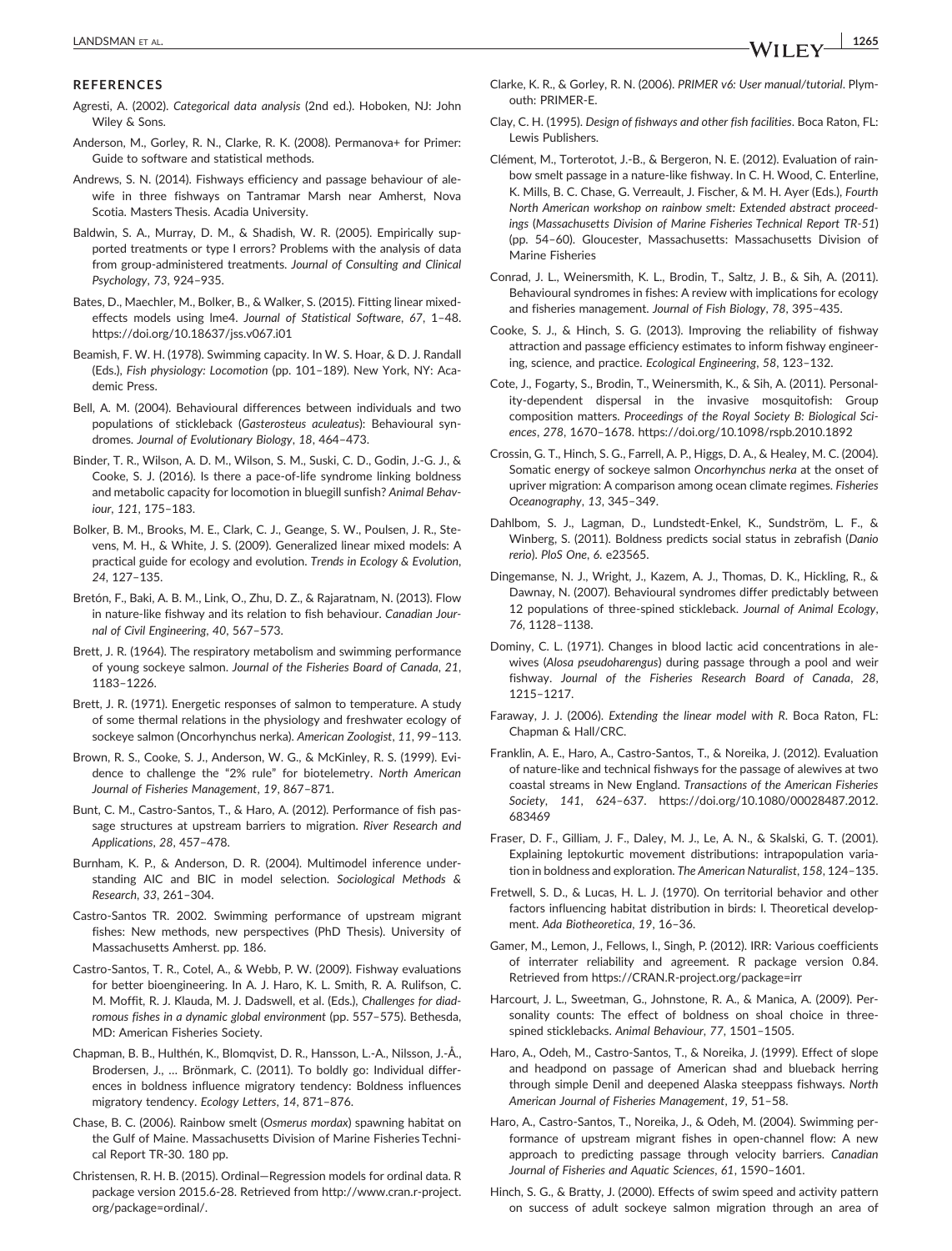1266 **LANDSMAN ET AL.** LANDSMAN ET AL.

difficult passage. Transactions of the American Fisheries Society, 129, 598–606.

- Hinch, S. G., & Rand, P. S. (2000). Optimal swimming speeds and forward‐ assisted propulsion: Energy‐conserving behaviours of upriver‐migrating adult salmon. Canadian Journal of Fisheries and Aquatic Sciences, 57, 2470–2478.
- Hinch, S. G., Cooke, S. J., Healey, M. C., & Farrell, A. P. (2005). Behavioural physiology of fish migrations: Salmon as a model approach. In K. A. Sloman, R. W. Wilson, & S. Balshine (Eds.), Fish physiology (pp. 239–295). San Diego, California: Academic Press.
- Hirsch, P. E., Thorlacius, M., Brodin, T., & Burkhardt‐Holm, P. (2016). An approach to incorporate individual personality in modeling fish dispersal across in‐stream barriers. Ecology and Evolution, 7, 720–732.
- Jones, K. A., & Godin, J. G. (2010). Are fast explorers slow reactors? Linking personality type and anti‐predator behaviour. Proceedings of the Royal Society of London B: Biological Sciences, 277, 625–632.
- Kaiser, H. F. (1960). The application of electronic computers to factor analysis. Educational and Psychological Measurement, 20, 141–151.
- Killen, S. S., Adriaenssens, B., Marras, S., Claireaux, G., & Cooke, S. J. (2016). Context-dependency of trait repeatability and its relevance for management and conservation of fish populations. Conservation Physiology, 4.<https://doi.org/10.1093/conphys/cow007>
- Kortet, R., Sirkka, I., Lai, Y.‐T., Vainikka, A., & Kekäläinen, J. (2015). Personality differences in two minnow populations that differ in their parasitism and predation risk. Frontiers in Ecology and Evolution, 3, 1–8.
- Landsman, S. J., van den Heuvel, M. R. (in press). Fish passage requirements for rainbow smelt (Osmerus mordax) and gaspereau (alewife Alosa pseudoharengus and blueback herring A. aestivalis) at fishways and culverts: Current knowledge, research gaps, and recommendations. Department of Fisheries and Oceans Canada, Technical Report Series.
- Larinier, M. (2002a). Pool fishways, pre‐barages and natural bypass channels. Bulletin Français de la Pêche et de la Pisciculture, (364 supplement), 54–82.
- Larinier, M. (2002b). Biological factors to be taken into account in the design of fishways, the concept of obstructions to upstream migration. Bulletin Français de la Pêche et de la Pisciculture, (364 supplement), 28–38.
- Lessells, C. M., & Boag, P. T. (1987). Unrepeatable repeatabilities: A common mistake. The Auk, 104, 116–121.
- Libby, D. A. (1981). Difference in sex ratios of the anadromous alewife, Alosa pseudoharengus, between the top and bottom of a fishway at Damariscotta Lake, Maine. Fishery Bulletin, 79, 207–211.
- Magnhagen, C., & Borcherding, J. (2008). Risk‐taking behaviour in foraging perch: Does predation pressure influence age‐specific boldness? Animal Behaviour, 75, 509–517.
- Mallen‐Cooper, M., & Stuart, I. G. (2007). Optimising Denil fishways for passage of small and large fishes. Fisheries Management and Ecology, 14, 61–71.
- Maynard, G. A., Kinnison, M. T., & Zydlewski, J. D. (2017). Size selection from fishways and potential evolutionary responses in a threatened Atlantic salmon population. River Research and Applications. [https://](https://doi.org/10.1002/rra.3155) [doi.org/10.1002/rra.3155](https://doi.org/10.1002/rra.3155)
- McLaughlin, R. L., Smyth, E. R. B., Castro‐Santos, T., Jones, M. L., Koops, M. A., Pratt, T. C., & Vélez‐Espino, L.‐A. (2013). Unintended consequences and trade‐offs of fish passage. Fish and Fisheries, 14, 580–604.
- Moring, J. (2005). Recent trends in anadromous fishes. In R. Buschbaum, J. Pederson, & W. E. Robinson (Eds.), The decline of fisheries resources in New England: Evaluating the impact of overfishing, contamination, and habitat degradation (pp. 25–42). Cambridge, MA: MT Sea Grant College Program Massachusetts Institute of Technology.
- Nilsson, A. (2015). Roach partial migration: Predation, personality and propensity. In The XV European Congress of Ichthyology, 7–11 September 2015. Porto, Portugal: Interdisciplinary Centre of Marine and Environmental Research.
- Parasiewicz, P., Eberstaller, J., Weiss, S., & Schmutz, S. (1998). Conceptual guidelines for nature‐like bypass channels. In Fish Migration and Fish Bypasses (pp. 348–362). Oxford, UK: Fishing News Books.
- Peake, S. J. (2008). Swimming performance and behaviour of fish species endemic to Newfoundland and Labrador: A literature review for the purpose of establishing design and water velocity criteria for fishways and culverts. Can. Manuscr. Rep. Fish. Aquat. Sci. 2843: 52 pp.
- R Studio Team (2015). RStudio: Integrated development for R. Boston, MA: R Studio, Inc.
- Raoult, V., Brown, C., Zuberi, A., & Williamson, J. E. (2012). Blood cortisol concentrations predict boldness in juvenile mulloway (Argyosomus japonicus). Journal of Ethology, 30, 225–232.
- Rasmussen, J. E., & Belk, M. C. (2012). Dispersal behavior correlates with personality of a North American fish. Current Zoology, 58, 260–270.
- Réale, D., Reader, S. M., Sol, D., McDougall, P. T., & Dingemanse, N. J. (2007). Integrating animal temperament within ecology and evolution. Biological Reviews, 82, 291–318.
- Rehage, J. S., & Sih, A. (2004). Dispersal behavior, boldness, and the link to invasiveness: A comparison of four Gambusia species. Biological Invasions, 6, 379–391.
- Scott, W. B., & Scott, M. G. (1988). Atlantic fishes of Canada. Canadian Bulletin of Fisheries and Aquatic Sciences, 219, 150–154.
- Sih, A., Bell, A., & Johnson, J. C. (2004). Behavioral syndromes: An ecological and evolutionary overview. Trends in Ecology & Evolution, 19, 372–378.
- Smith, K. L., Miner, J. G., Wiegmann, D. D., & Newman, S. P. (2009). Individual differences in exploratory and antipredator behaviour in juvenile smallmouth bass (Micropterus dolomieu). Behaviour, 146, 283–294.
- Standen, E. M., Hinch, S. G., & Rand, P. S. (2004). Influence of river speed on path selection by migrating adult sockeye salmon (Oncorhynchus nerka). Canadian Journal of Fisheries and Aquatic Sciences, 61, 905– 912.
- Thiem, J. D., Dawson, J. W., Hatin, D., Danylchuk, A. J., Dumont, P., Gleiss, A. C., … Cooke, S. J. (2016). Swimming activity and energetic costs of adult lake sturgeon during fishway passage. Journal of Experimental Biology, 219, 2534–2544.
- Toms, C. N., Echevarria, D. J., & Jouandot, D. J. (2010). A methodological review of personality‐related studies in fish: Focus on the shy‐bold axis of behavior. International Journal of Comparative Psychology, 23, 1–25.
- Torterotot, J.‐B., Bergeron, N. E., and Clément, M. (2009). Evaluation of passage efficiency of rainbow smelt in a nature‐like fishway. Condensed Report: 21 pp.
- Videler, J. J., & Wardle, C. S. (1991). Fish swimming stride by stride: Speed limits and endurance. Reviews in Fish Biology and Fisheries, 1, 23–40.
- Volpato, G. L., Barreto, R. E., Marcondes, A. L., Andrade Moreira, P. S., & de Barros Ferreira, M. F. (2009). Fish ladders select fish traits on migration —Still a growing problem for natural fish populations. Marine and Freshwater Behaviour and Physiology, 42, 307–313.
- Webb, P. W., Kostecki, P. T., & Stevens, E. D. (1984). The effect of size and swimming speed on locomotor kinematics of rainbow trout. Journal of Experimental Biology, 109, 77–95.
- Williams, J. G., Armstrong, G., Katopodis, C., Larinier, M., & Travade, F. (2012). Thinking like a fish: a key ingredient for development of effective fish passage facilities at river obstructions. River Research and Applications, 28, 407–417.
- Wilson, A. D. M., & Godin, J.‐G. J. (2009). Boldness and behavioral syndromes in the bluegill sunfish, Lepomis macrochirus. Behavioral Ecology, 20, 231–237.
- Wilson, A. D. M., & Godin, J.‐G. J. (2010). Boldness and intermittent locomotion in the bluegill sunfish, Lepomis macrochirus. Behavioral Ecology, 21, 57–62.